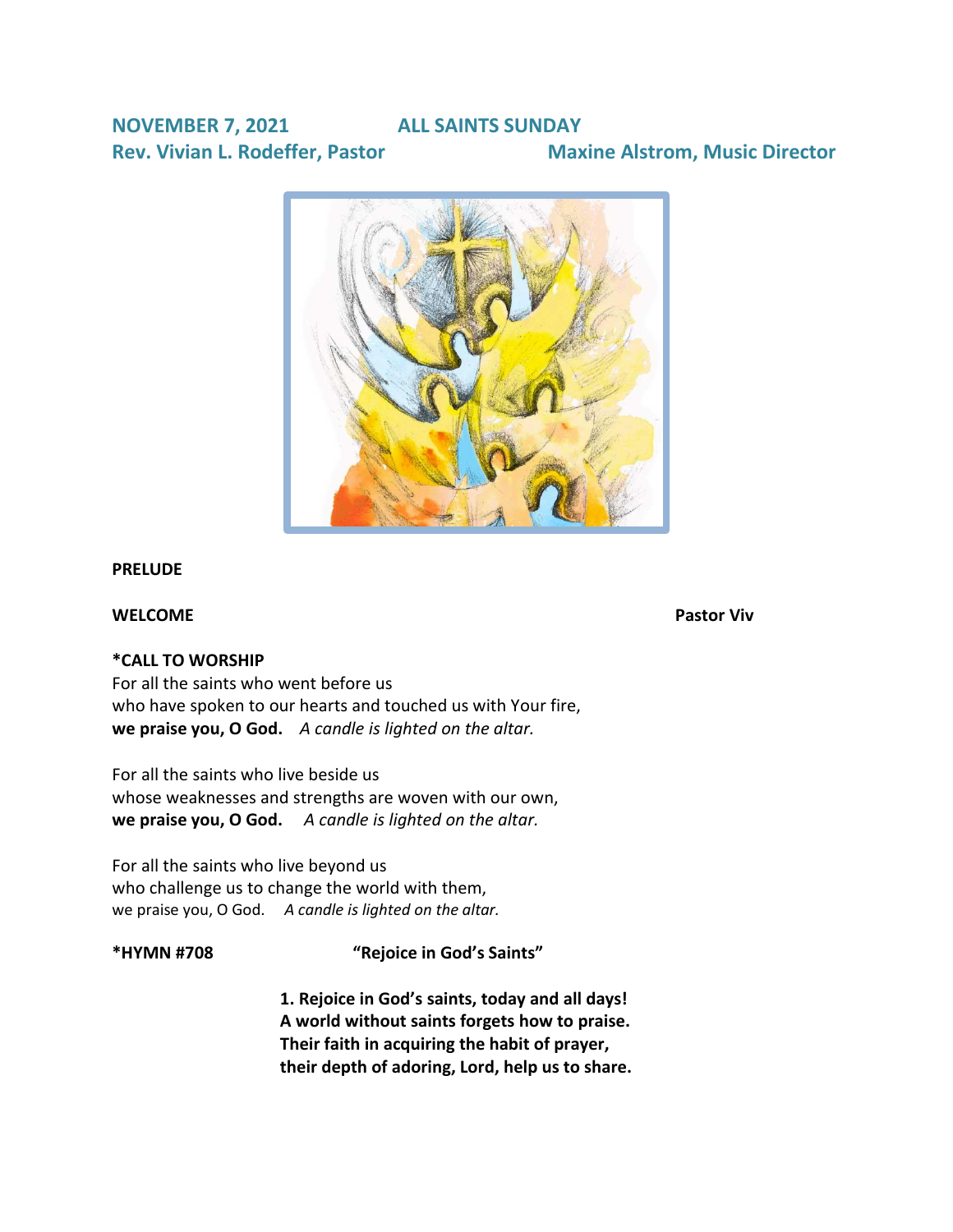**2. Some march with events, to turn them God's way; some need to withdraw, the better to pray; some carry the gospel through fire and through flood: our world is their parish: their purpose is God.**

**3. Rejoice in those saints, unpraised and unknown, who bear someone's cross, or shoulder their own: they shame our complaining, our comforts, our cares: what patience in caring, what courage is theirs!**

**4. Rejoice in God's saints, today and all days! A world without saints forgets how to praise. in loving, in living, they prove it is true: The way of self-giving, Lord, leads us to you.**

#### **PRAYER OF CONFESSION AND ASSURANCE FOR PAST PAST PAST AT PAST ASSURANCE**

It is never easy for us to confess our sins, Gracious God. **There are the hurts we have caused to our families and friends, which we would like to forget.** There are those we believe are impossible to love, and so we don't try.

**There are people who live on the edge of our society, and we ignore their cries for help.**

Forgive us, God who comes near to us. **When we have lost our way, show us yours. Lead us in humility down the streets of your kingdom.** Teach us your truth, **so we might be able to keep your Word,** revealed to us in Jesus Christ our Lord and Savior. *Silence is kept.*

God does not remember our sins, but does remember the promises which have been made to us. God does not shame us, but lifts us to new life. Lead us in your hope, O God, and teach us your love. You are the God of all our days. **Amen.**

### **SCRIPTURE Revelation 21: 1-6a Robb McCombe, Reader**

Then I saw a new heaven and a new earth; for the first heaven and the first earth had passed away, and the sea was no more. **<sup>2</sup>** And I saw the holy city, the new Jerusalem, coming down out of heaven from God, prepared as a bride adorned for her husband. **<sup>3</sup>**And I heard a loud voice from the throne saying,

> "See, the home of God is among mortals. He will dwell with them;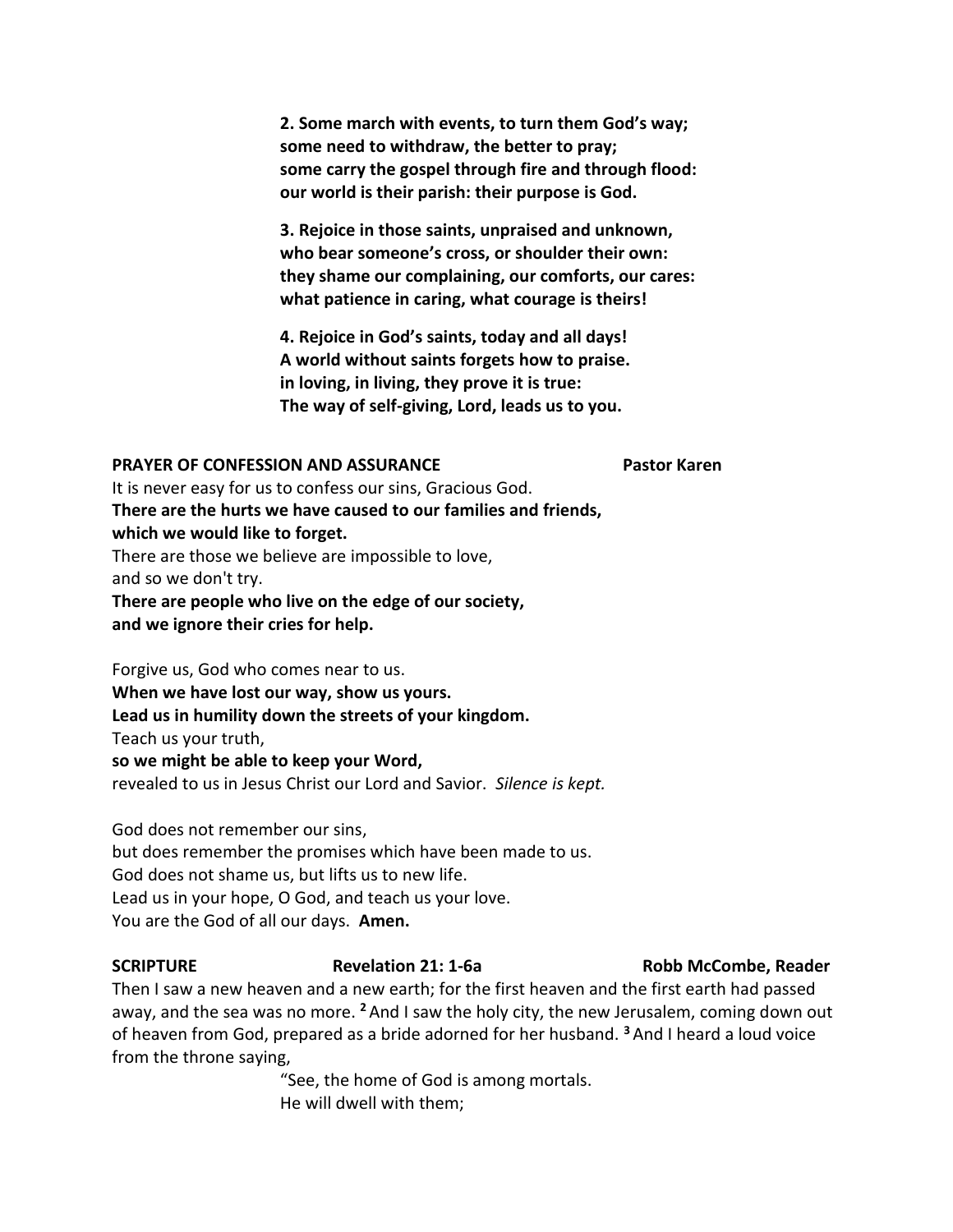they will be his peoples, and God himself will be with them; **<sup>4</sup>** he will wipe every tear from their eyes. Death will be no more; mourning and crying and pain will be no more, for the first things have passed away."

**<sup>5</sup>** And the one who was seated on the throne said, "See, I am making all things new." Also he said, "Write this, for these words are trustworthy and true." **<sup>6</sup>** Then he said to me, "It is done! I am the Alpha and the Omega, the beginning and the end.

The word of God for the people of God. **Thanks be to God.**

| ANTHEM | "Gather Round the Table of the Lord"                  | <b>The Choir</b> |
|--------|-------------------------------------------------------|------------------|
|        | Words and Music by Mary Kay Beall, Arr.by John Carter |                  |

#### **MESSAGE REMEMBERING OUR SAINTS**

#### **REMEMBERING THE SAINTS**

*The names of those you submitted to be remembered this day will be read aloud at this time and candles lighted. On the altar are photographs of our congregation's and community's saints who passed since last November.*

> *Rev. Richard Klein, d. October 5, 2021* **Margaret Simmons,** *d. July 30, 2021 Joseph C. Stuart,* d. July 31, 2021 *Rev. Edward Wynn, Jr. d. August 23, 2021 Jennifer Williams, d. January 23, 2021 Julie Barbatsuly Elphinstone, d. Dec. 31, 2020 Irene Decker, d. December 17, 2020*

#### **THE LORD'S PRAYER**

**Our Father, who art in heaven, hallowed be Thy name. Thy kingdom come, Thy will be done, on earth as it is in heaven. Give us this day our daily bread. And forgive us our trespasses, as we forgive those who trespass against us. And lead us not into temptation, but deliver us from evil. For thine is the kingdom, and the power and the glory forever. Amen**

#### **THE LORD'S SUPPER With All the Saints!**

*In our Methodist tradition all who love the Lord Jesus Christ or who wish to know him better are invited to receive communion. Children may receive along with an adult.*

# **PRAYER AFTER RECEIVING COMMUNION**

**Eternal God, we give you thanks for this holy mystery In which you have given yourself to us. Grant that we may go into the world In the strength of your Spirit,**